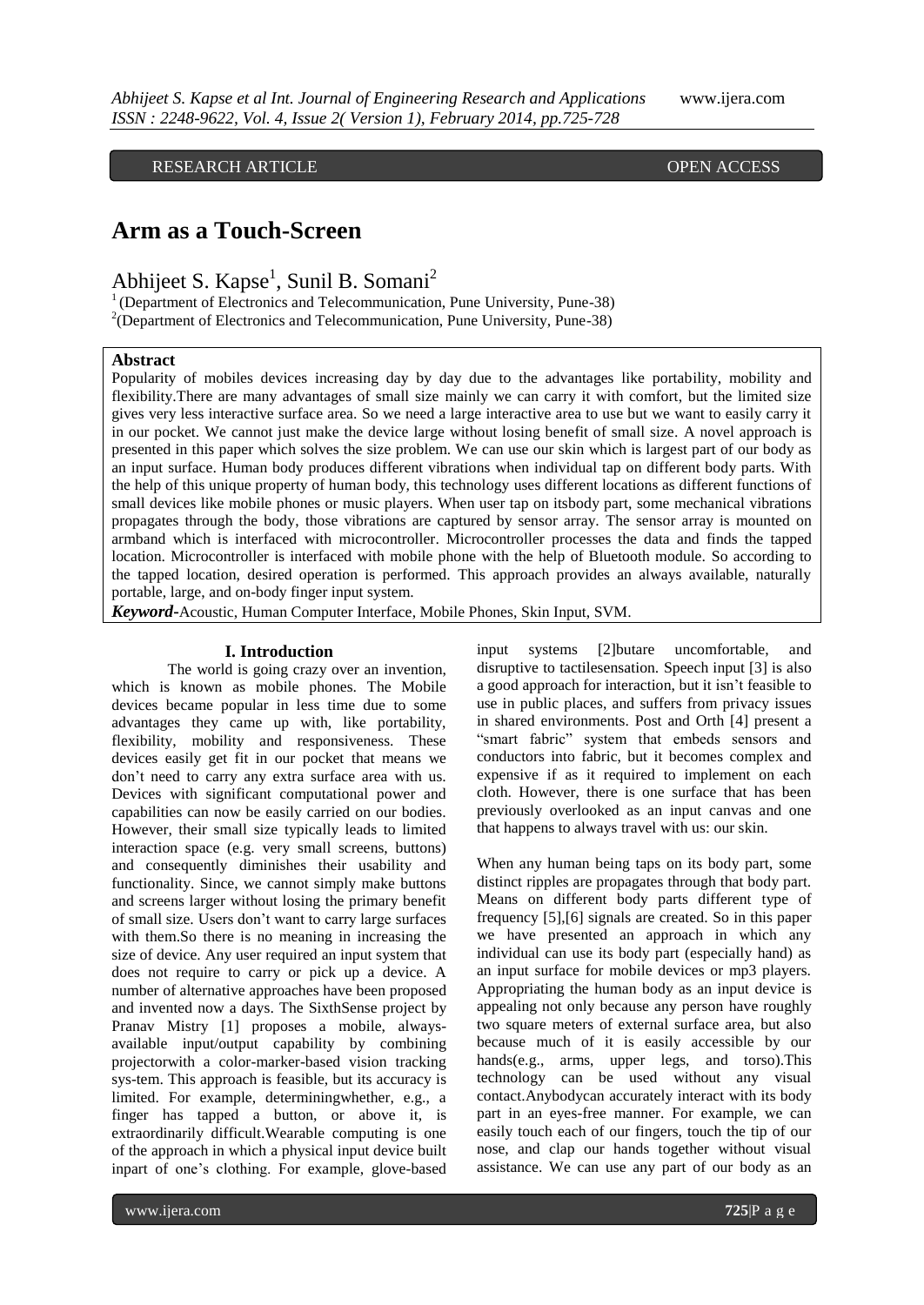input surface but for comfortable operation we need to use our arm as an input. This paper presentsnew approach:Skin as a touch screen– a method that allows the body to be appropriated for finger input using a novel, non-invasive, wearable bio-acoustic sensor.

This system is a combination of three parts which are microcontroller, bioacoustics sensors and Bluetooth. According to the needi.e. consider person wearing armband wants to use music application of mobile and there are four different input positions on his hand for play, pause, forward and reverse operation,then he just need to tap on hisbody. After tapping, some acoustic energy prorogates to airand through body also. These acoustic waves are different in amplitude and frequency in different locations. Frequency of vibrations produced due to tapping are in range of 25Hz to 78Hz [5],[7] i.e. lower frequency range. Those ripples are captured by bioacoustics sensors which are mounted on armband.This armband is connected to the micro-controller which has the Bluetooth module interface with it. With the help of Bluetooth module the controller is connected with mobile devices (android phone). So if individual taps on first location, play operation of music player gets activated in mobile. Similarly for second, third and fourth locations pause, forward and reverse operation will be executed.

The contents of this paper are: The description of the design of a novel, wearable sensor for bio-acoustic signal acquisition. Also the description of an analysis approach that enables the system to resolve the location of finger taps on the body. In this paper,a method that allows the body to be appropriated for finger input is described.

#### **II. Functional Blocks**

Main functional blocks of the system are: Acoustic Sensors (catches the vibrations produced after tapping), Microcontroller (Processes the data), Bluetooth module (transmit the data to phone) and an Android phone (figure 1). First block which is acoustic sensor array, mounted on armband. User has to wear this armband for capturing the signal produces after tapping on hand. HereMinisense 100 vibration sensor array can be used which is sensitive to low frequency range and produces analog output after vibrations are produced. After converting the analog output into digital, it should get store in microcontroller.

Support Vector Machine classifies the data and put into specific category. So this classification gives idea about, on which location the tapping is done. Now as shown in diagram the microcontroller is connected with the cell phone using Bluetooth module. So just tapping on hand, user can control any mobile application (in this case music application). If we tap on  $1<sup>st</sup>$  location of arm, the play operation is performed in mobile. Similarly for  $2<sup>nd</sup>$ , 3rd and  $4<sup>th</sup>$ locations we have given pause, forward and reverse operations respectively. For interfacing cell phone with the microcontroller, an android application in the cell phone is necessary.



Figure 1: Block Diagram

Here, four different locations of arm is used. So after getting sufficient accuracy in it we can extend these locations up to ten.

#### **III. Working**

Acoustics is the interdisciplinary science that deals with the study of all mechanical waves in gases, liquids, and solids including vibration, sound, ultrasound and infrasound.When a finger taps the skin, several distinct forms of acoustic energy are produced [5].

These vibrations are captured with the help of piezoelectric sensors-Minisense 100. The Minisense 100is a low-cost cantilever-type vibration sensor loaded by a mass to offer high sensitivity at low frequencies. The cantilevered sensors were naturally insensitive to forces parallel to the skin (e.g., shearing motions caused by stretching). Thus, the skin stretch induced by many routine movements (e.g., reaching for a doorknob) tends to be attenuated. However, the sensors are highly responsive to motion perpendicular to the skin plane – perfect for capturing transverse surface waves.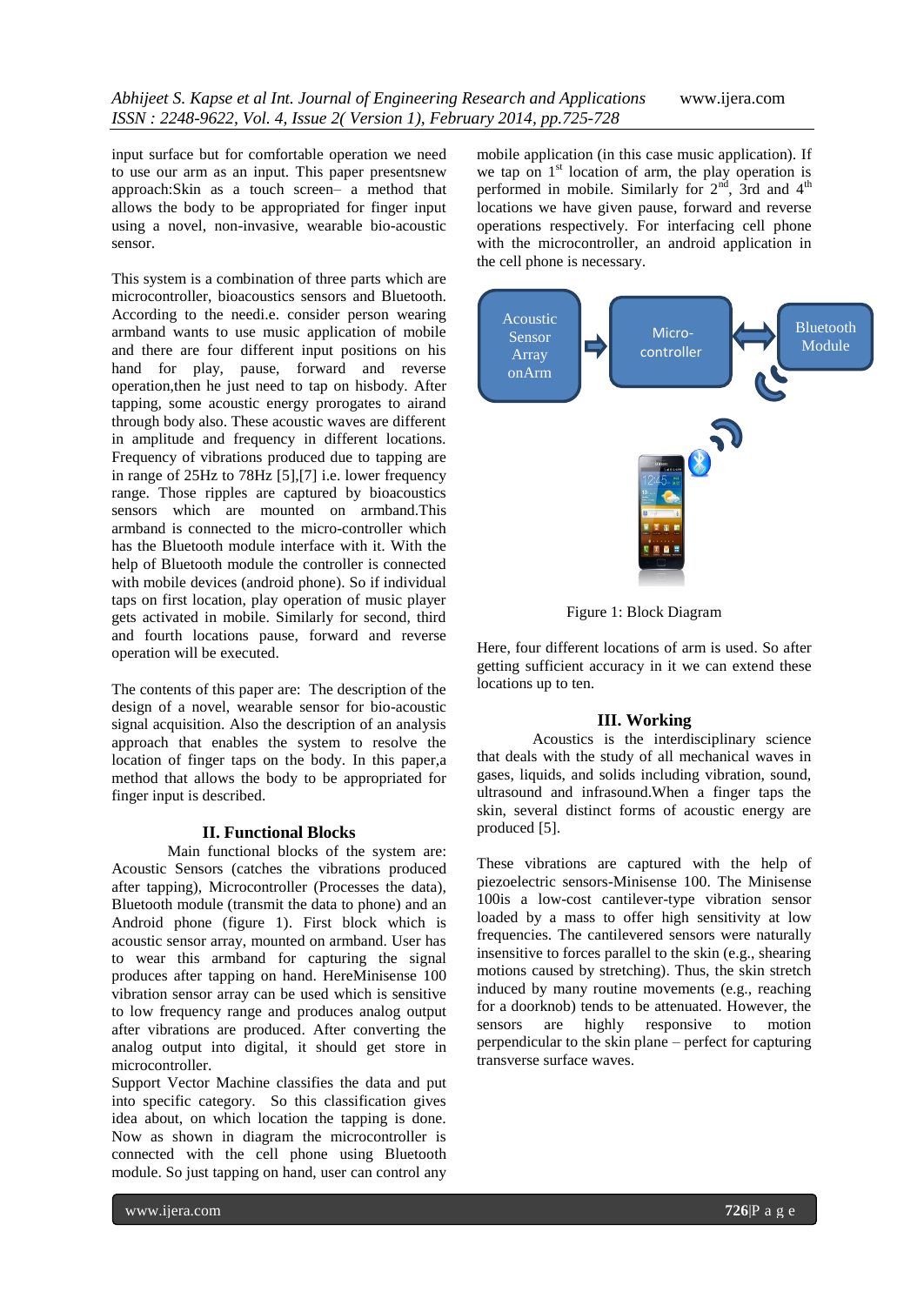

#### **Figure 2:Flowchart**

Sensor array consists of collection of sensors where each sensor consist of different weight on its end. Each sensor is having different resonant frequency, which is ranges from 25Hz to 78Hz [5].Piezoelectric sensor gives maximum output at its resonance frequency. So when user tap on each location, one of the sensors will produce maximum output.

Step by step process of whole system is shown in fig.2

## **IV. SVM**

An SVM classifies data by finding the best hyperplane that separates all data points of one class from those of the other class. The best hyper-plane [9] for an SVM means the one with the largest margin between the two classes. Margin means the maximal width of the slab parallel to the hyperplane that has no interior data points. The support vectors are the data points that are closest to the separating hyperplane; these points are on the boundary. The following figure illustrates these definitions, with  $+$  indicating data points of type 1 and – indicating data points of type 1[9] (fig. 3).



Figure 3: SVM Classifier which separates the data

Before the SVM can classify input instances, it must first be trained to the user and the sensor position. This stage requires the collection of several examples for each input location of interest.Means user needs to feed data to SVM for training i.e. minimum ten samples from each location required as a training set of SVM, which helps to find hyperplane equation. Then user give live input to SVM by tapping on skin, these are fed into the trained SVM for classification.

#### **V. Android:**

There are many mobile platforms on the market today, including Symbian, iPhone, Windows Mobile, BlackBerry, Java Mobile. But android is the first environment that has following important features: It has free development platform based on Linux and open source, automatic management of